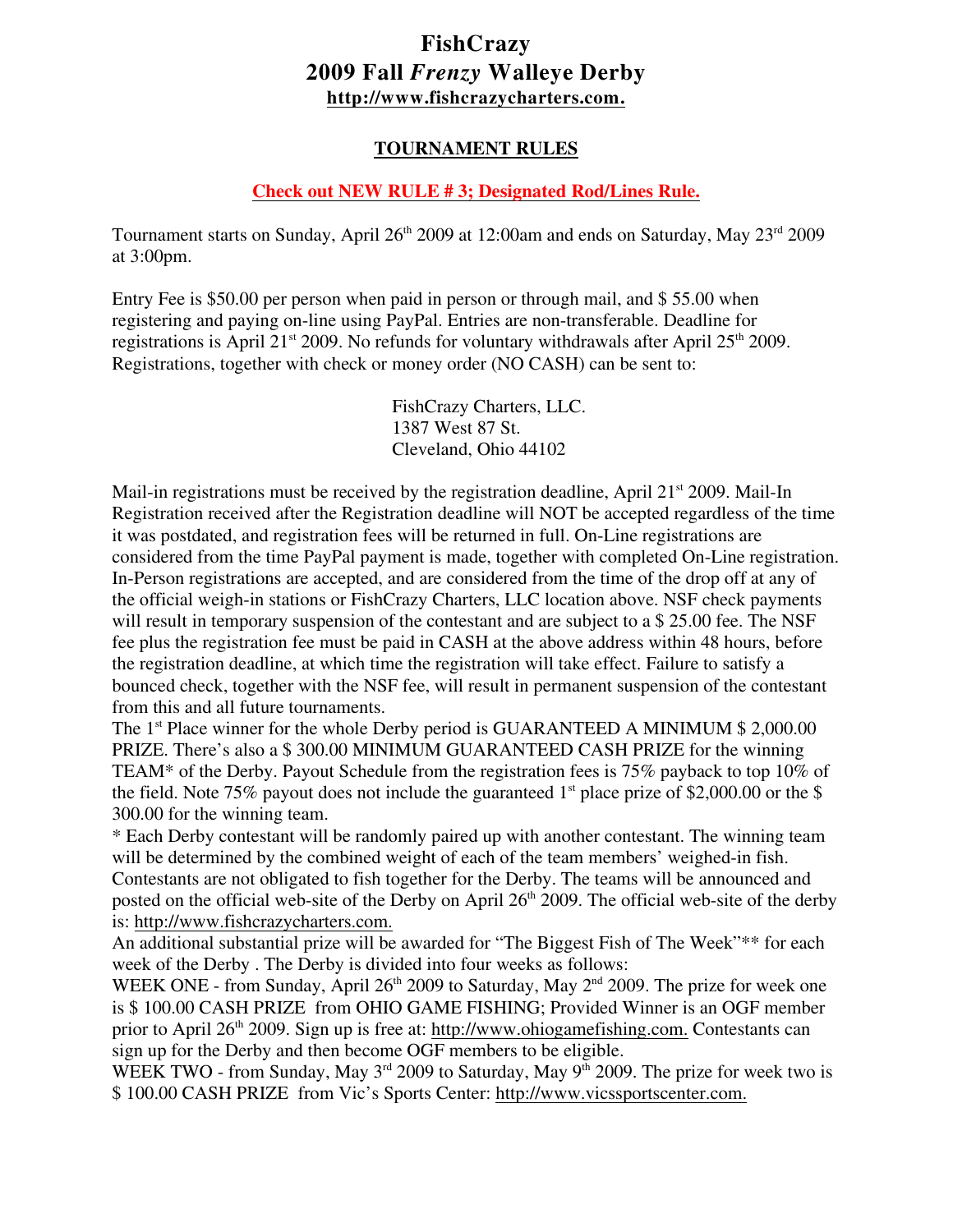WEEK THREE - from Sunday, May  $10^{th}$  2009 to Saturday, May  $16^{th}$  2009. The prize for week three is \$ 100.00 CASH PRIZE from South Shore Marine:<http://www.southshoremarine.com.> WEEK FOUR - from Sunday, May 17<sup>th</sup> 2009 to Saturday, May 23<sup>rd</sup> 2009 at 3:00pm. The prize for week three is \$ 250.00 VALUE OF Michigan Stingers Spoons from Advance Tackle: [http://www.mistinger.com.](http://www.mistinger.com.http://www.mstinger.com)

\*\*All eligible fish for the biggest fish of the week MUST be caught in the week it is counted for, and MUST be weighed by noon the Sunday following the week fish was caught in, and by 3:00pm May  $23<sup>rd</sup>$  2009 for the last week of the Derby! The fish is considered to be caught at the time it is netted! All awards and prizes will be delivered at the Award's Ceremony.

Awards Ceremony will be held Sunday, June 7<sup>th</sup> 2009, 12:00 pm, at Rodmaker Shop, one of the official weigh-in stations.. There will be Door Prizes, food and beverages!

## *Interpretations of the rules will be at the discretion of the Tournament Derby Committee. The rules and the interpretations of them will be final and not open to protest.*

1. All contestants must follow the Ohio fishing rules and regulations while fishing in this Derby. Any contestant receiving a citation from ANY Ohio law enforcement agency in regards to fishing or boating during the Derby period, April  $26<sup>th</sup>$  2009 to May  $23<sup>rd</sup>$  2009, will be disqualified from this tournament. Fish can be caught at any time during the tournament period, in Lake Erie Ohio waters ONLY!

#### 2. Deadline for registration is April 21<sup>st</sup> 2009, NO EXCEPTIONS!!!!!! ALL REGISTRATIONS MUST BE RECEIVED BY THE ABOVE DEADLINE!!!

A RULES/TEAMS DRAWING MEETING will be held at Erie Outfitters, one of the official weigh-in stations, on Saturday, April  $25<sup>th</sup>$  2009, 12:00pm to 2:00pm. The meeting is not mandatory. The teams will be announced and posted on the official web-site of the Derby on April  $26<sup>th</sup> 2009$ . The official web-site of the derby is: [http://www.fishcrazycharters.com.](http://fishcrazycharters.com.)

3. Fishing is permitted by any Ohio fishibg rules and regulations: From Shore, Boat or Charter. Contestants must reel in their fish; assistance with netting a legally caught fish is acceptable. **CONTESTANTS ARE ONLY ALLOWED TO FISH A MAXIMUM OF TWO DESIGNATED RODS/LINES AT ANY TIME WHILE FISHING FOR THE DERBY, AND MAY ONLY USE A MAXIMUM OF THREE HOOKS PER LINE, AS PER "OHIO FISHING REGULATIONS". ALL FISH COUNTED FOR THE DERBY MUST BE CAUGHT BY THE CONTESTANT, ON THE CONTESTANTS' DESIGNATED RODS/LINES. ALL CONTESTANTS MUST USE THE FOLLOWING PROCEDURES TO ASSIGN THEIR DESIGNATED RODS/LINES:**

**1. THE ROD/LINE MUST BE OUT OF THE WATER WITH "FREE LURE(S)" ( NO FISH ON) AT THE TIME IT IS ASSIGN AS A DESIGNATED ROD/LINE. 2. IN THE EVENT THE CONTESTANTS DESIRE TO ASSIGN ANOTHER ROD/LINE BESIDES THE TWO ALREADY DESIGNATED AT THAT TIME; BOTH THE NEW ROD/LINE TO BE DESIGNATED AND THE EXISTING DESIGNATED ONE MUST BE OUT OF THE WATER AT THE SAME TIME, WITH "FREE LURES" (NO FISH ON), BEFORE THE NEW ROD/LINE CAN BE DESIGNATED.**

#### **Boat occupants DO NOT ALL NEED to be registered in the Derby.**

4. Only one fish allowed per contender to be registered at any one time, i.e. if someone registers a fish and then catches a larger fish they can upgrade their catch to the larger fish, their previous fish will be dismissed. The same contender's fish will also be considered for the weekly cash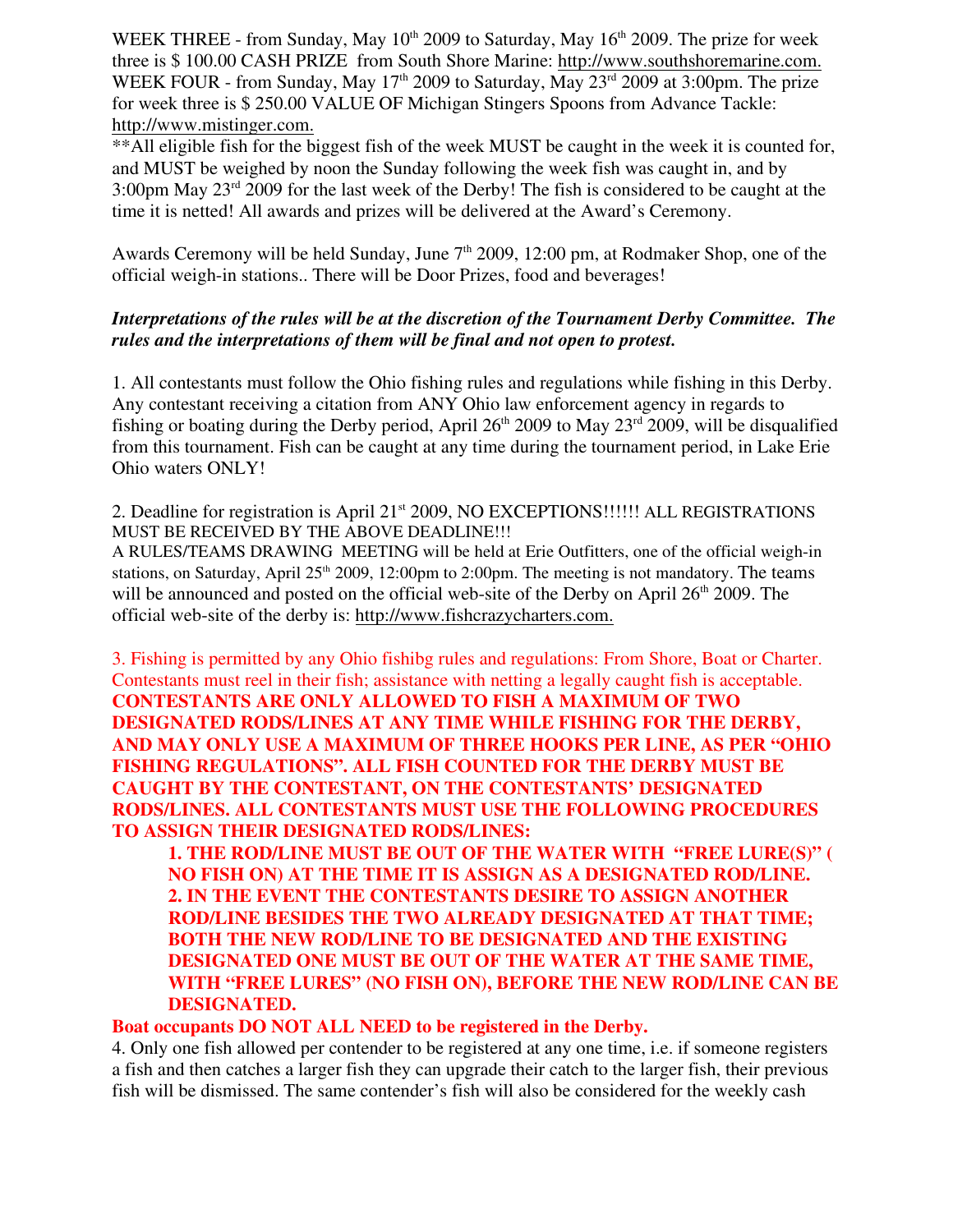prize for the week it was caught in, and also for their team standing. When upgrading, contestants must forfeit their previous proof of weigh-in or upgrade. Upgrading can be done as often as needed at no additional cost above the original registration fee. All weigh-in stations will follow tournament weigh-in procedures. Once weighed and measured, the fish will be "marked" by removing its eyes, Contestants must agree with this procedure. All weigh-ins must be concluded by 3:00pm. Saturday, May  $23<sup>rd</sup>$  2009. Be sure to contact the official weigh-in station of your choice for their hours of operations throughout the tournament. No "marked" fish will be allowed to be weighed and measured! Contestants are allowed to have their fish taken to the weigh-in stations by another party, **HOWEVER THE CONTESTANTS ARE SOLELY RESPONSIBLE FOR THEIR FISH! AND THE OFFICIAL WEIGH-IN FORM MUST BE COMPLETED AND SIGNED BY THE CONTESTANT**. The weigh-in station will fill in their portion at the time of the weigh-in. Contestants, or their party, will receive a **PROOF OF THE WEIGH-IN, WHICH THE CONTESTANT MUST PRESENT TOGETHER WITH THE PROOF OF REGISTRATION TO BE GIVEN CREDIT FOR THE FISH CAUGHT!** For checks and balances, contestants are advised to fax in their PROOF OF WEIGH-IN, and PROOF OF REGISTRATION if they registered at any of the weigh-in stations. The fax number to be used is: (216) 961-9211. All scales used will be certified, and the weight will be measured down to the thousand of a pound. Measurements will be obtained by collapsing/pinching the tail for the longest length of the fish. Any tempering with the fish to obtain an unnatural and altered weight or measurement will result in immediate disqualification of the fish and/or the contestant. The OFFICIAL WEIGH-IN STATIONS ARE:

| <b>ERIE OUTFITTERS</b><br>5404 E. Lake Rd | <b>GRAND RIVER TACKLE</b><br>1250 High Street | <b>RODMAKERS SHOP</b><br>20884 Royalton Rd. | E. 55 STREET MARINA<br>5555 n. Marginal Rd. |
|-------------------------------------------|-----------------------------------------------|---------------------------------------------|---------------------------------------------|
| Sheffield Lake, OH 44054                  | Fairport Harbor, Ohio 44077                   | Strongsville, Ohio 44149                    | Cleveland, Ohio 44114                       |
| $(440)$ 949-8934                          | $(440)$ 352-7222                              | 440-572-0400                                | 216-391-5566                                |
| Craig & Melanie                           | Bruce, Kelly & Conner                         | Ray & Frank                                 | Linda                                       |
|                                           |                                               |                                             |                                             |

5. Using the fish for other tournaments is allowed, as long as the participants, while fishing both tournaments consecutively, follow this tournament's rules. However, fish must be weighed at one of our official weigh-in station!

6. Participants 18 years old and younger, the registration must be co-signed by an adult legal guardian to the minor. The adult co-signer is also allowed to register and participate in the tournament with purchase of separate registration, but are not required to do so in order to cosign for the minor.

7. The 1ST. PLACE WINNER of the tournament *MUST* submit to a lie detector test. A certified professional, at the tournament's expense, will administer the test and the participant *MUST* be available for the test immediately. Additional lie detector tests can be mandated of any cash prize winners at Tournament's Committee discretion. Refusal to take the test or failure of the test will result in disqualification. The 2nd place finisher, pending verification, will become the  $1<sup>st</sup>$  place winner.

8. Tiebreakers. For Derby and weekly prizes, ties by weight will be decided through length measurements. If still a tie, then a coin flip will decide the winner. The loser of the coin toss will drop down one place in standings. All coin toss participants must be present for coin tosses. If one party is not present, the winner will be the one contestant present. If both are not present, they will both lose their place in the standings. For Team Standings, all ties by weight will be determined by the total length of the two fish. If still a tie, it will be determined by the heaviest